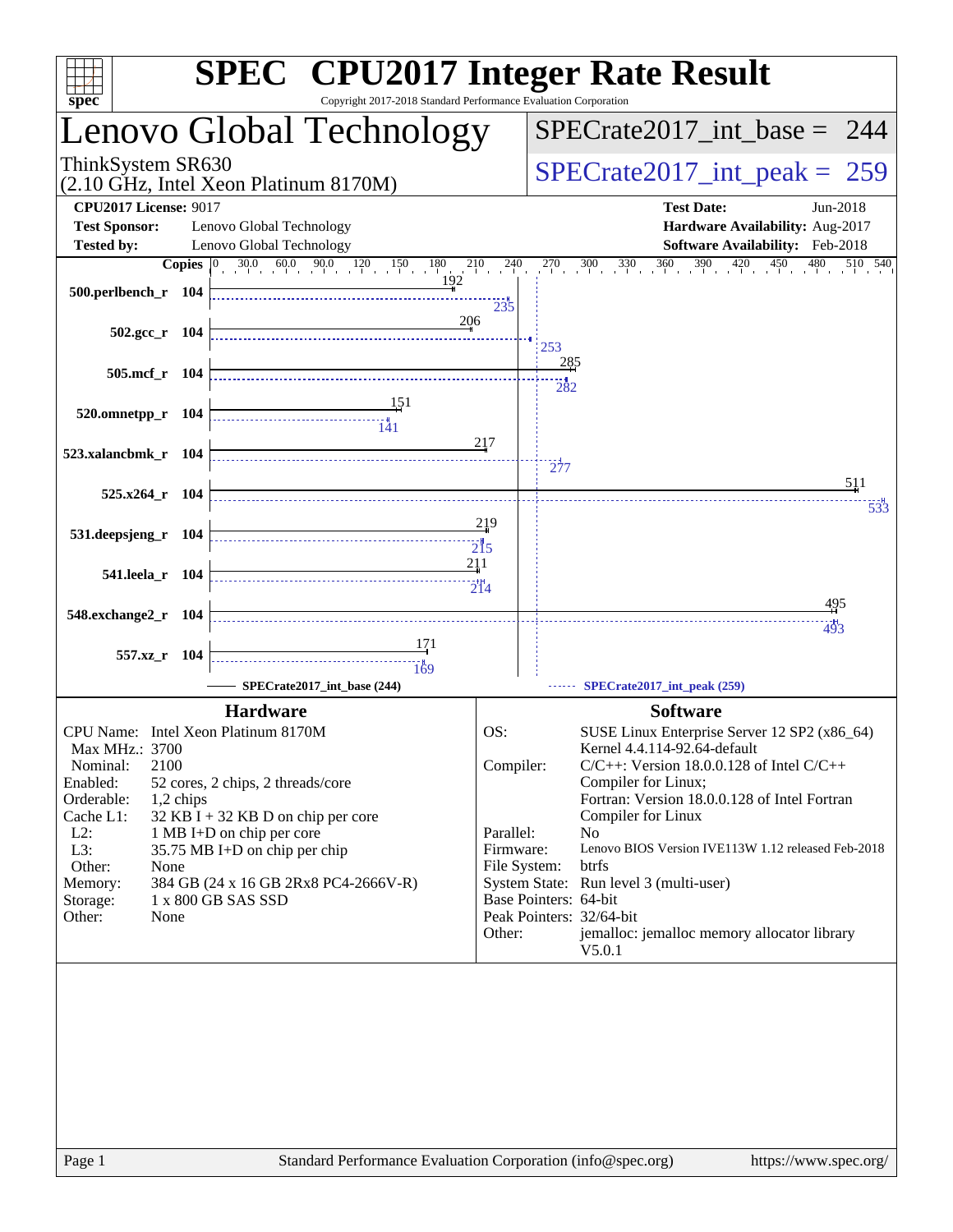

# Lenovo Global Technology

(2.10 GHz, Intel Xeon Platinum 8170M)

**[Test Sponsor:](http://www.spec.org/auto/cpu2017/Docs/result-fields.html#TestSponsor)** Lenovo Global Technology **[Hardware Availability:](http://www.spec.org/auto/cpu2017/Docs/result-fields.html#HardwareAvailability)** Aug-2017

[SPECrate2017\\_int\\_base =](http://www.spec.org/auto/cpu2017/Docs/result-fields.html#SPECrate2017intbase) 244

ThinkSystem SR630<br>  $(2.10 \text{ GHz. Intel Yoon Plotinum } 8170 \text{M})$   $\text{SPECrate} 2017\_int\_peak = 259$ 

**[CPU2017 License:](http://www.spec.org/auto/cpu2017/Docs/result-fields.html#CPU2017License)** 9017 **[Test Date:](http://www.spec.org/auto/cpu2017/Docs/result-fields.html#TestDate)** Jun-2018 **[Tested by:](http://www.spec.org/auto/cpu2017/Docs/result-fields.html#Testedby)** Lenovo Global Technology **[Software Availability:](http://www.spec.org/auto/cpu2017/Docs/result-fields.html#SoftwareAvailability)** Feb-2018

### **[Results Table](http://www.spec.org/auto/cpu2017/Docs/result-fields.html#ResultsTable)**

|                           |               |                |       | <b>Base</b>    |             |                |       | <b>Peak</b>   |                |              |                |              |                |              |
|---------------------------|---------------|----------------|-------|----------------|-------------|----------------|-------|---------------|----------------|--------------|----------------|--------------|----------------|--------------|
| <b>Benchmark</b>          | <b>Copies</b> | <b>Seconds</b> | Ratio | <b>Seconds</b> | Ratio       | <b>Seconds</b> | Ratio | <b>Copies</b> | <b>Seconds</b> | <b>Ratio</b> | <b>Seconds</b> | <b>Ratio</b> | <b>Seconds</b> | <b>Ratio</b> |
| $500.$ perlbench_r        | 104           | 857            | 193   | 864            | <u> 192</u> | 865            | 191   | 104           | 700            | 236          | 704            | 235          | 705            | 235          |
| $502.\text{gcc\_r}$       | 104           | 716            | 206   | 712            | 207         | 717            | 205   | 104           | 580            | 254          | 583            | 253          | 582            | 253          |
| $505$ .mcf r              | 104           | 582            | 289   | 590            | 285         | 590            | 285   | 104           | 597            | 281          | 595            | 282          | 596            | 282          |
| 520.omnetpp_r             | 104           | 903            | 151   | 904            | 151         | 929            | 147   | 104           | 967            | 141          | 972            | 140          | 967            | 141          |
| 523.xalancbmk r           | 104           | 502            | 219   | 506            | 217         | 505            | 217   | 104           | 397            | 277          | 396            | 277          | 396            | 277          |
| 525.x264 r                | 104           | 357            | 511   | 355            | 512         | 357            | 510   | 104           | 342            | 533          | 343            | 531          | 341            | 533          |
| 531.deepsjeng_r           | 104           | 542            | 220   | 545            | 219         | 546            | 218   | 104           | 554            | 215          | 551            | 216          | 556            | 214          |
| 541.leela r               | 104           | 816            | 211   | 815            | 211         | 810            | 213   | 104           | 813            | 212          | 804            | 214          | 795            | 216          |
| 548.exchange2_r           | 104           | 554            | 491   | 551            | 495         | 550            | 496   | 104           | 553            | 493          | 552            | 493          | 549            | 496          |
| 557.xz r                  | 104           | 652            | 172   | 657            | 171         | 657            | 171   | 104           | 668            | 168          | 665            | <u>169</u>   | 662            | 170          |
| $SPECrate2017$ int base = |               |                | 244   |                |             |                |       |               |                |              |                |              |                |              |
| 20                        |               |                |       |                |             |                |       |               |                |              |                |              |                |              |

**[SPECrate2017\\_int\\_peak =](http://www.spec.org/auto/cpu2017/Docs/result-fields.html#SPECrate2017intpeak) 259**

Results appear in the [order in which they were run](http://www.spec.org/auto/cpu2017/Docs/result-fields.html#RunOrder). Bold underlined text [indicates a median measurement](http://www.spec.org/auto/cpu2017/Docs/result-fields.html#Median).

#### **[Submit Notes](http://www.spec.org/auto/cpu2017/Docs/result-fields.html#SubmitNotes)**

 The numactl mechanism was used to bind copies to processors. The config file option 'submit' was used to generate numactl commands to bind each copy to a specific processor. For details, please see the config file.

### **[Operating System Notes](http://www.spec.org/auto/cpu2017/Docs/result-fields.html#OperatingSystemNotes)**

Stack size set to unlimited using "ulimit -s unlimited"

### **[General Notes](http://www.spec.org/auto/cpu2017/Docs/result-fields.html#GeneralNotes)**

Environment variables set by runcpu before the start of the run: LD\_LIBRARY\_PATH = "/home/cpu2017.1.0.2.ic18.0/lib/ia32:/home/cpu2017.1.0.2.ic18.0/lib/intel64" LD\_LIBRARY\_PATH = "\$LD\_LIBRARY\_PATH:/home/cpu2017.1.0.2.ic18.0/je5.0.1-32:/home/cpu2017.1.0.2.ic18.0/je5.0.1-64" Binaries compiled on a system with 1x Intel Core i7-4790 CPU + 32GB RAM memory using Redhat Enterprise Linux 7.4 Transparent Huge Pages enabled by default Prior to runcpu invocation Filesystem page cache synced and cleared with: sync; echo 3> /proc/sys/vm/drop\_caches runcpu command invoked through numactl i.e.: numactl --interleave=all runcpu <etc> jemalloc: configured and built at default for 32bit (i686) and 64bit (x86\_64) targets; jemalloc: built with the RedHat Enterprise 7.4, and the system compiler gcc 4.8.5; jemalloc: sources available from jemalloc.net or

**(Continued on next page)**

| Page 2<br>Standard Performance Evaluation Corporation (info@spec.org)<br>https://www.spec.org/ |  |
|------------------------------------------------------------------------------------------------|--|
|------------------------------------------------------------------------------------------------|--|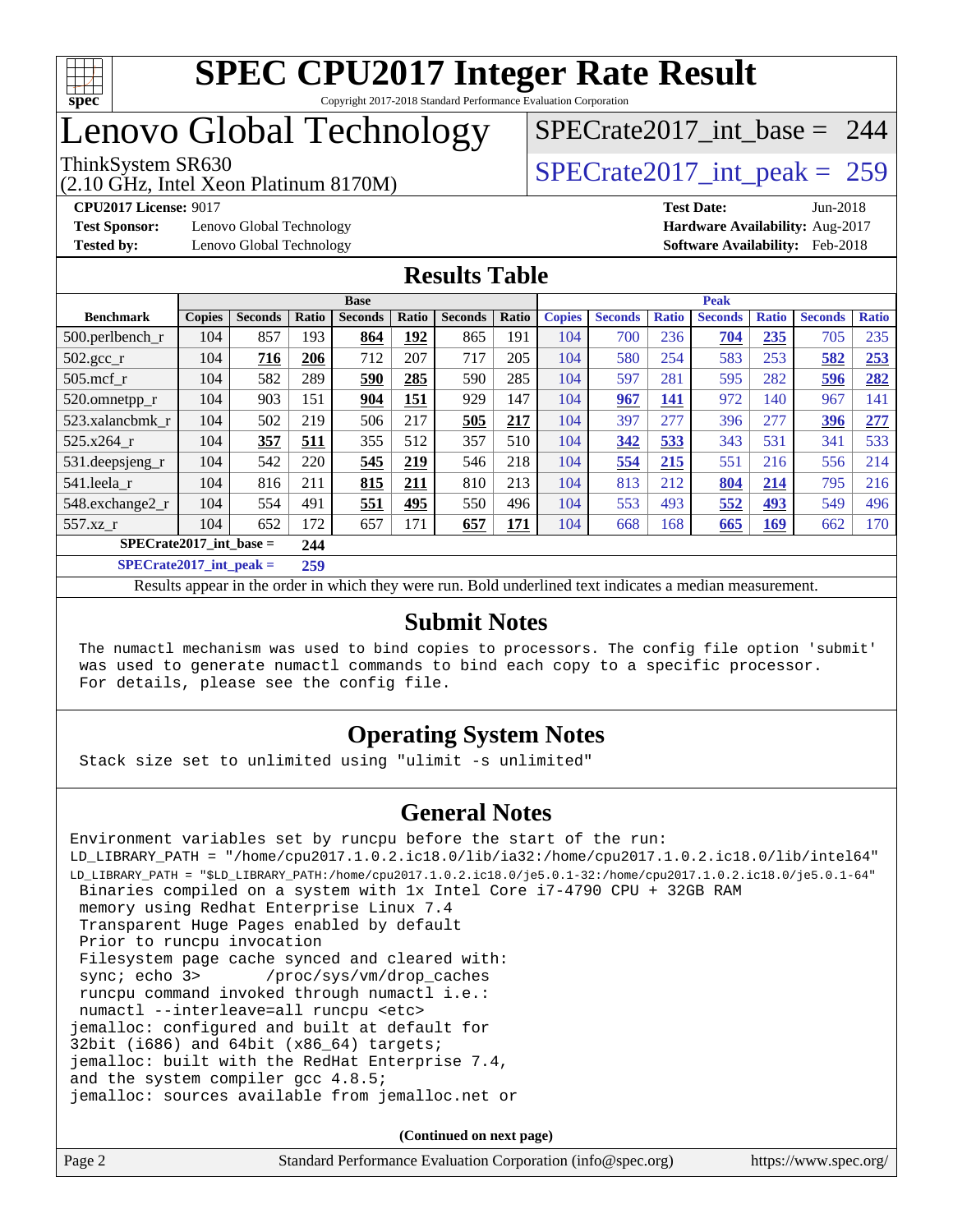

### Lenovo Global Technology

[SPECrate2017\\_int\\_base =](http://www.spec.org/auto/cpu2017/Docs/result-fields.html#SPECrate2017intbase) 244

(2.10 GHz, Intel Xeon Platinum 8170M) ThinkSystem SR630<br>  $\angle Q$  10 GHz, Intel Year Platinum 8170M

**[Test Sponsor:](http://www.spec.org/auto/cpu2017/Docs/result-fields.html#TestSponsor)** Lenovo Global Technology **[Hardware Availability:](http://www.spec.org/auto/cpu2017/Docs/result-fields.html#HardwareAvailability)** Aug-2017 **[Tested by:](http://www.spec.org/auto/cpu2017/Docs/result-fields.html#Testedby)** Lenovo Global Technology **[Software Availability:](http://www.spec.org/auto/cpu2017/Docs/result-fields.html#SoftwareAvailability)** Feb-2018

**[CPU2017 License:](http://www.spec.org/auto/cpu2017/Docs/result-fields.html#CPU2017License)** 9017 **[Test Date:](http://www.spec.org/auto/cpu2017/Docs/result-fields.html#TestDate)** Jun-2018

#### **[General Notes \(Continued\)](http://www.spec.org/auto/cpu2017/Docs/result-fields.html#GeneralNotes)**

<https://github.com/jemalloc/jemalloc/releases> Yes: The test sponsor attests, as of date of publication, that CVE-2017-5754 (Meltdown) is mitigated in the system as tested and documented. Yes: The test sponsor attests, as of date of publication, that CVE-2017-5753 (Spectre variant 1) is mitigated in the system as tested and documented. Yes: The test sponsor attests, as of date of publication, that CVE-2017-5715 (Spectre variant 2) is mitigated in the system as tested and documented.

### **[Platform Notes](http://www.spec.org/auto/cpu2017/Docs/result-fields.html#PlatformNotes)**

Page 3 Standard Performance Evaluation Corporation [\(info@spec.org\)](mailto:info@spec.org) <https://www.spec.org/> BIOS configuration: Choose Operating Mode set to Maximum Performance SNC set to Enable UPI Prefetcher set to Disable MONITOR/MWAIT set to Enable Execute Disable Bit set to Disable Trusted Execution Technology set to Enable Stale AtoS set to Enable LLC dead line alloc set to Disable Sysinfo program /home/cpu2017.1.0.2.ic18.0/bin/sysinfo Rev: r5797 of 2017-06-14 96c45e4568ad54c135fd618bcc091c0f running on Cable-SPECcpu2006-SUSE12SP2 Wed Jun 6 00:59:10 2018 SUT (System Under Test) info as seen by some common utilities. For more information on this section, see <https://www.spec.org/cpu2017/Docs/config.html#sysinfo> From /proc/cpuinfo model name : Intel(R) Xeon(R) Platinum 8170M CPU @ 2.10GHz 2 "physical id"s (chips) 104 "processors" cores, siblings (Caution: counting these is hw and system dependent. The following excerpts from /proc/cpuinfo might not be reliable. Use with caution.) cpu cores : 26 siblings : 52 physical 0: cores 0 1 2 3 4 5 6 8 9 10 11 12 13 16 17 18 19 20 21 22 24 25 26 27 28 29 physical 1: cores 0 1 2 3 4 5 6 8 9 10 11 12 13 16 17 18 19 20 21 22 24 25 26 27 28 29 From lscpu: Architecture: x86\_64 CPU op-mode(s): 32-bit, 64-bit Byte Order: Little Endian CPU(s): 104 On-line CPU(s) list: 0-103 **(Continued on next page)**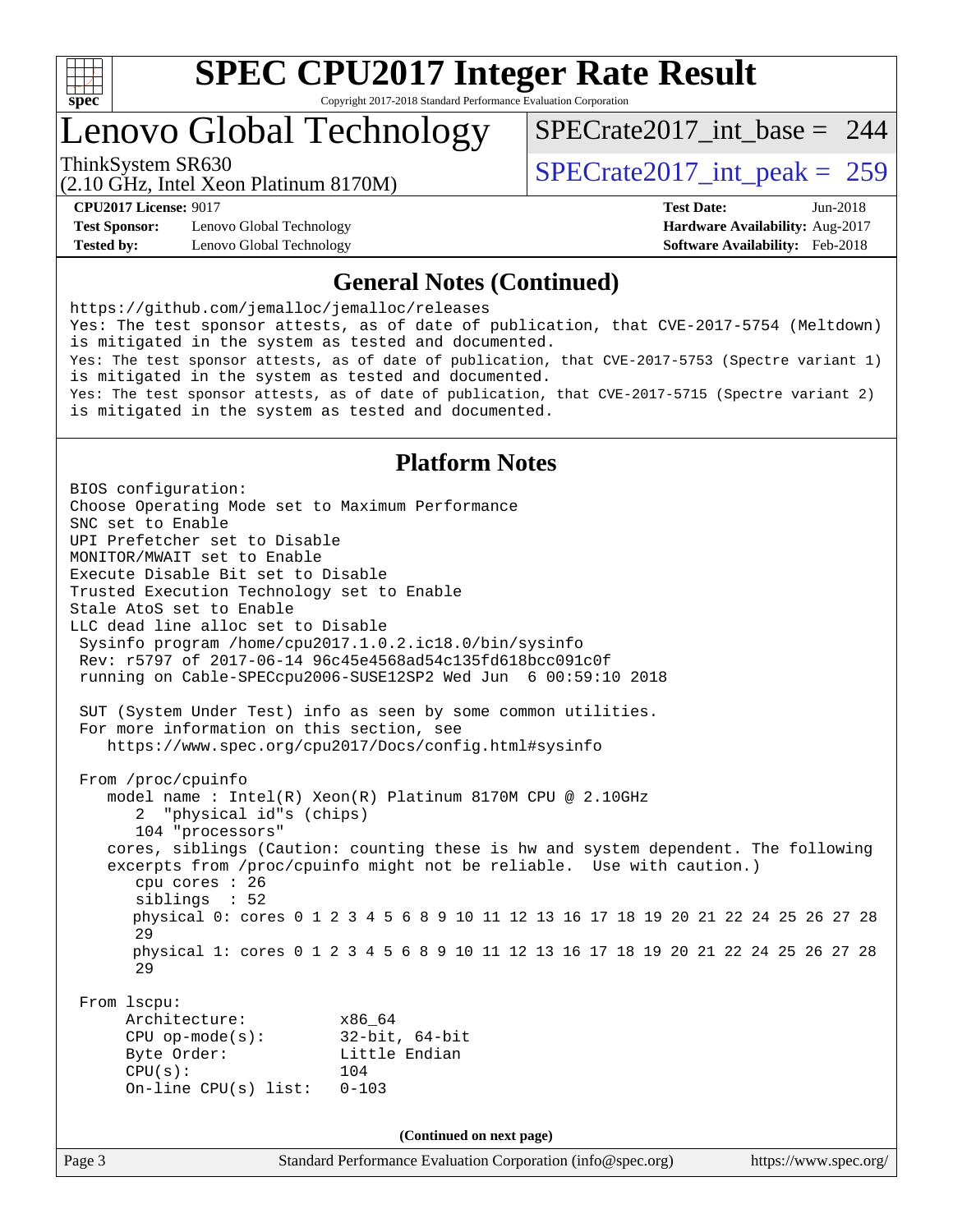

Lenovo Global Technology

[SPECrate2017\\_int\\_base =](http://www.spec.org/auto/cpu2017/Docs/result-fields.html#SPECrate2017intbase) 244

(2.10 GHz, Intel Xeon Platinum 8170M) ThinkSystem SR630<br>  $(2.10 \text{ GHz})$  Intel Xeon Platinum 8170M) [SPECrate2017\\_int\\_peak =](http://www.spec.org/auto/cpu2017/Docs/result-fields.html#SPECrate2017intpeak) 259

**[Test Sponsor:](http://www.spec.org/auto/cpu2017/Docs/result-fields.html#TestSponsor)** Lenovo Global Technology **[Hardware Availability:](http://www.spec.org/auto/cpu2017/Docs/result-fields.html#HardwareAvailability)** Aug-2017 **[Tested by:](http://www.spec.org/auto/cpu2017/Docs/result-fields.html#Testedby)** Lenovo Global Technology **[Software Availability:](http://www.spec.org/auto/cpu2017/Docs/result-fields.html#SoftwareAvailability)** Feb-2018

**[CPU2017 License:](http://www.spec.org/auto/cpu2017/Docs/result-fields.html#CPU2017License)** 9017 **[Test Date:](http://www.spec.org/auto/cpu2017/Docs/result-fields.html#TestDate)** Jun-2018

#### **[Platform Notes \(Continued\)](http://www.spec.org/auto/cpu2017/Docs/result-fields.html#PlatformNotes)**

| Thread(s) per core:                  | 2                                                                                       |
|--------------------------------------|-----------------------------------------------------------------------------------------|
| Core(s) per socket:                  | 26                                                                                      |
| Socket(s):                           | 2                                                                                       |
| NUMA $node(s):$                      | 4                                                                                       |
| Vendor ID:                           | GenuineIntel                                                                            |
| CPU family:                          | 6                                                                                       |
| Model:                               | 85                                                                                      |
| Model name:                          | $Intel(R) Xeon(R) Platinum 8170M CPU @ 2.10GHz$                                         |
| Stepping:                            | 4                                                                                       |
| CPU MHz:                             | 2095.060                                                                                |
| BogoMIPS:                            | 4190.12                                                                                 |
| Virtualization:                      | $VT - x$                                                                                |
| L1d cache:                           | 32K                                                                                     |
| Lli cache:                           | 32K                                                                                     |
| $L2$ cache:                          | 1024K                                                                                   |
| L3 cache:                            | 36608K                                                                                  |
| NUMA $node0$ $CPU(s)$ :              | $0-3, 7-9, 13-15, 20-22, 52-55, 59-61, 65-67, 72-74$                                    |
| NUMA $node1$ $CPU(s):$               | $4-6$ , 10-12, 16-19, 23-25, 56-58, 62-64, 68-71, 75-77                                 |
| NUMA $node2$ $CPU(s)$ :              | 26-29, 33-35, 39-41, 46-48, 78-81, 85-87, 91-93, 98-100                                 |
| NUMA node3 CPU(s):                   | 30-32, 36-38, 42-45, 49-51, 82-84, 88-90, 94-97, 101-103                                |
| Flaqs:                               | fpu vme de pse tsc msr pae mce cx8 apic sep mtrr pge mca cmov                           |
|                                      | pat pse36 clflush dts acpi mmx fxsr sse sse2 ss ht tm pbe syscall nx pdpelgb rdtscp     |
|                                      | lm constant_tsc art arch_perfmon pebs bts rep_good nopl xtopology nonstop_tsc           |
|                                      | aperfmperf eagerfpu pni pclmulqdq dtes64 monitor ds_cpl vmx smx est tm2 ssse3 sdbg      |
|                                      | fma cx16 xtpr pdcm pcid dca sse4_1 sse4_2 x2apic movbe popcnt tsc_deadline_timer aes    |
|                                      | xsave avx f16c rdrand lahf_lm abm 3dnowprefetch ida arat epb invpcid_single pln pts     |
|                                      | dtherm intel_pt rsb_ctxsw spec_ctrl retpoline kaiser tpr_shadow vnmi flexpriority       |
|                                      |                                                                                         |
|                                      | ept vpid fsgsbase tsc_adjust bmil hle avx2 smep bmi2 erms invpcid rtm cqm mpx           |
|                                      | avx512f avx512dq rdseed adx smap clflushopt clwb avx512cd avx512bw avx512vl xsaveopt    |
| xsavec xgetbvl cqm_llc cqm_occup_llc |                                                                                         |
|                                      |                                                                                         |
| /proc/cpuinfo cache data             |                                                                                         |
| cache size : 36608 KB                |                                                                                         |
|                                      |                                                                                         |
|                                      | From numactl --hardware WARNING: a numactl 'node' might or might not correspond to a    |
| physical chip.                       |                                                                                         |
| $available: 4 nodes (0-3)$           |                                                                                         |
|                                      | node 0 cpus: 0 1 2 3 7 8 9 13 14 15 20 21 22 52 53 54 55 59 60 61 65 66 67 72 73 74     |
| node 0 size: 96355 MB                |                                                                                         |
| node 0 free: 96017 MB                |                                                                                         |
|                                      | node 1 cpus: 4 5 6 10 11 12 16 17 18 19 23 24 25 56 57 58 62 63 64 68 69 70 71 75 76 77 |
| node 1 size: 96753 MB                |                                                                                         |
| node 1 free: 96470 MB                |                                                                                         |
|                                      | node 2 cpus: 26 27 28 29 33 34 35 39 40 41 46 47 48 78 79 80 81 85 86 87 91 92 93 98 99 |
| 100                                  |                                                                                         |
| node 2 size: 96753 MB                |                                                                                         |
| node 2 free: 96539 MB                |                                                                                         |
|                                      |                                                                                         |
|                                      | (Continued on next page)                                                                |
|                                      |                                                                                         |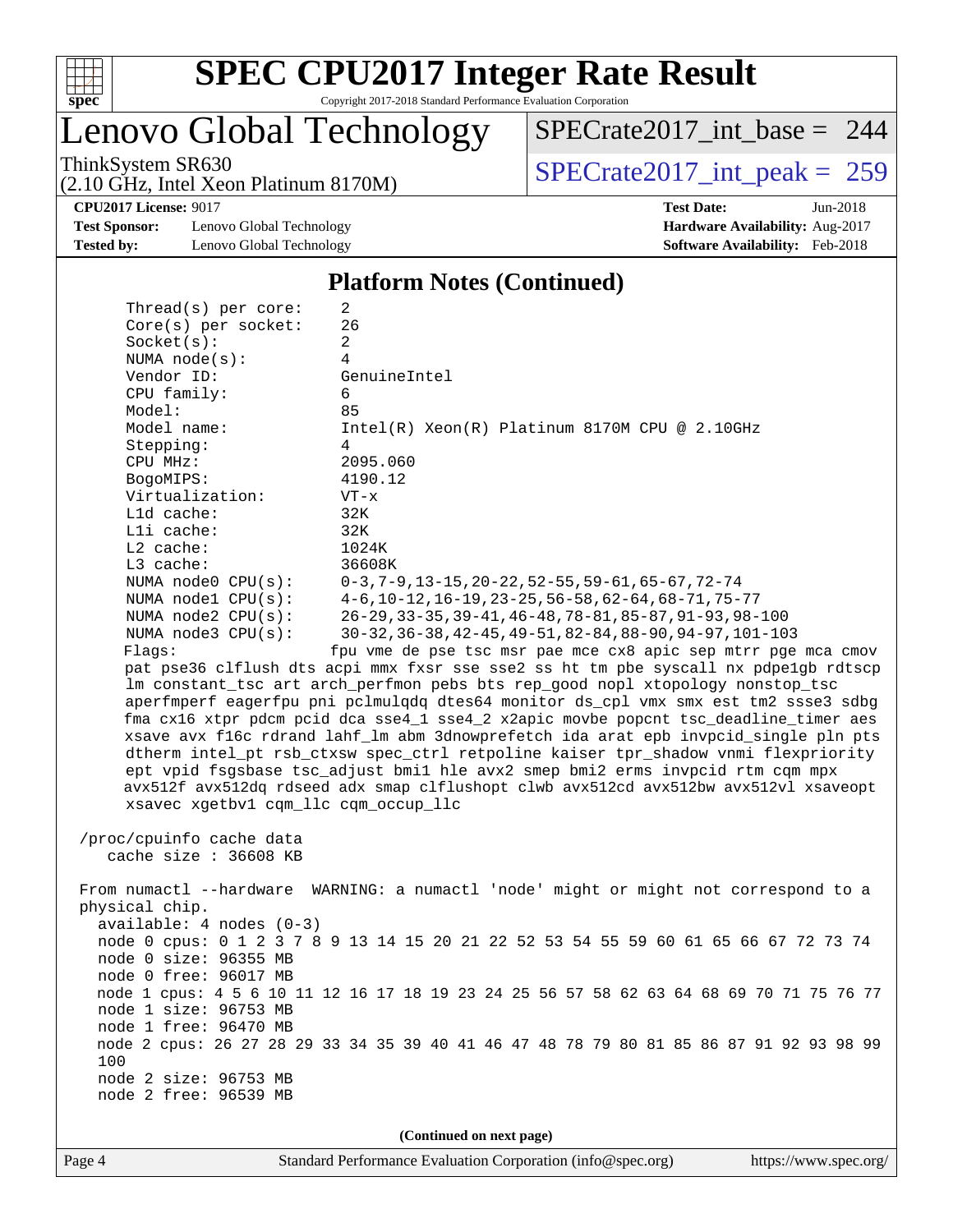

### Lenovo Global Technology

ThinkSystem SR630<br>  $\angle Q$  10 GHz, Intel Year Platinum 8170M [SPECrate2017\\_int\\_base =](http://www.spec.org/auto/cpu2017/Docs/result-fields.html#SPECrate2017intbase) 244

(2.10 GHz, Intel Xeon Platinum 8170M)

**[Test Sponsor:](http://www.spec.org/auto/cpu2017/Docs/result-fields.html#TestSponsor)** Lenovo Global Technology **[Hardware Availability:](http://www.spec.org/auto/cpu2017/Docs/result-fields.html#HardwareAvailability)** Aug-2017 **[Tested by:](http://www.spec.org/auto/cpu2017/Docs/result-fields.html#Testedby)** Lenovo Global Technology **[Software Availability:](http://www.spec.org/auto/cpu2017/Docs/result-fields.html#SoftwareAvailability)** Feb-2018

**[CPU2017 License:](http://www.spec.org/auto/cpu2017/Docs/result-fields.html#CPU2017License)** 9017 **[Test Date:](http://www.spec.org/auto/cpu2017/Docs/result-fields.html#TestDate)** Jun-2018

#### **[Platform Notes \(Continued\)](http://www.spec.org/auto/cpu2017/Docs/result-fields.html#PlatformNotes)**

 node 3 cpus: 30 31 32 36 37 38 42 43 44 45 49 50 51 82 83 84 88 89 90 94 95 96 97 101 102 103 node 3 size: 96750 MB node 3 free: 96520 MB node distances: node 0 1 2 3 0: 10 11 21 21 1: 11 10 21 21 2: 21 21 10 11 3: 21 21 11 10 From /proc/meminfo MemTotal: 395891728 kB HugePages\_Total: 0 Hugepagesize: 2048 kB From /etc/\*release\* /etc/\*version\* SuSE-release: SUSE Linux Enterprise Server 12 (x86\_64) VERSION = 12 PATCHLEVEL = 2 # This file is deprecated and will be removed in a future service pack or release. # Please check /etc/os-release for details about this release. os-release: NAME="SLES" VERSION="12-SP2" VERSION\_ID="12.2" PRETTY\_NAME="SUSE Linux Enterprise Server 12 SP2" ID="sles" ANSI\_COLOR="0;32" CPE\_NAME="cpe:/o:suse:sles:12:sp2" uname -a: Linux Cable-SPECcpu2006-SUSE12SP2 4.4.114-92.64-default #1 SMP Thu Feb 1 19:18:19 UTC 2018 (c6ce5db) x86\_64 x86\_64 x86\_64 GNU/Linux run-level 3 Jun 6 00:56 SPEC is set to: /home/cpu2017.1.0.2.ic18.0 Filesystem Type Size Used Avail Use% Mounted on /dev/sda2 btrfs 744G 263G 481G 36% /home Additional information from dmidecode follows. WARNING: Use caution when you interpret this section. The 'dmidecode' program reads system data which is "intended to allow hardware to be accurately determined", but the intent may not be met, as there are frequent changes to hardware, firmware, and the "DMTF SMBIOS" standard. BIOS Lenovo -[IVE113W-1.12]- 02/06/2018 **(Continued on next page)**

| Page 5 | Standard Performance Evaluation Corporation (info@spec.org) | https://www.spec.org/ |
|--------|-------------------------------------------------------------|-----------------------|
|--------|-------------------------------------------------------------|-----------------------|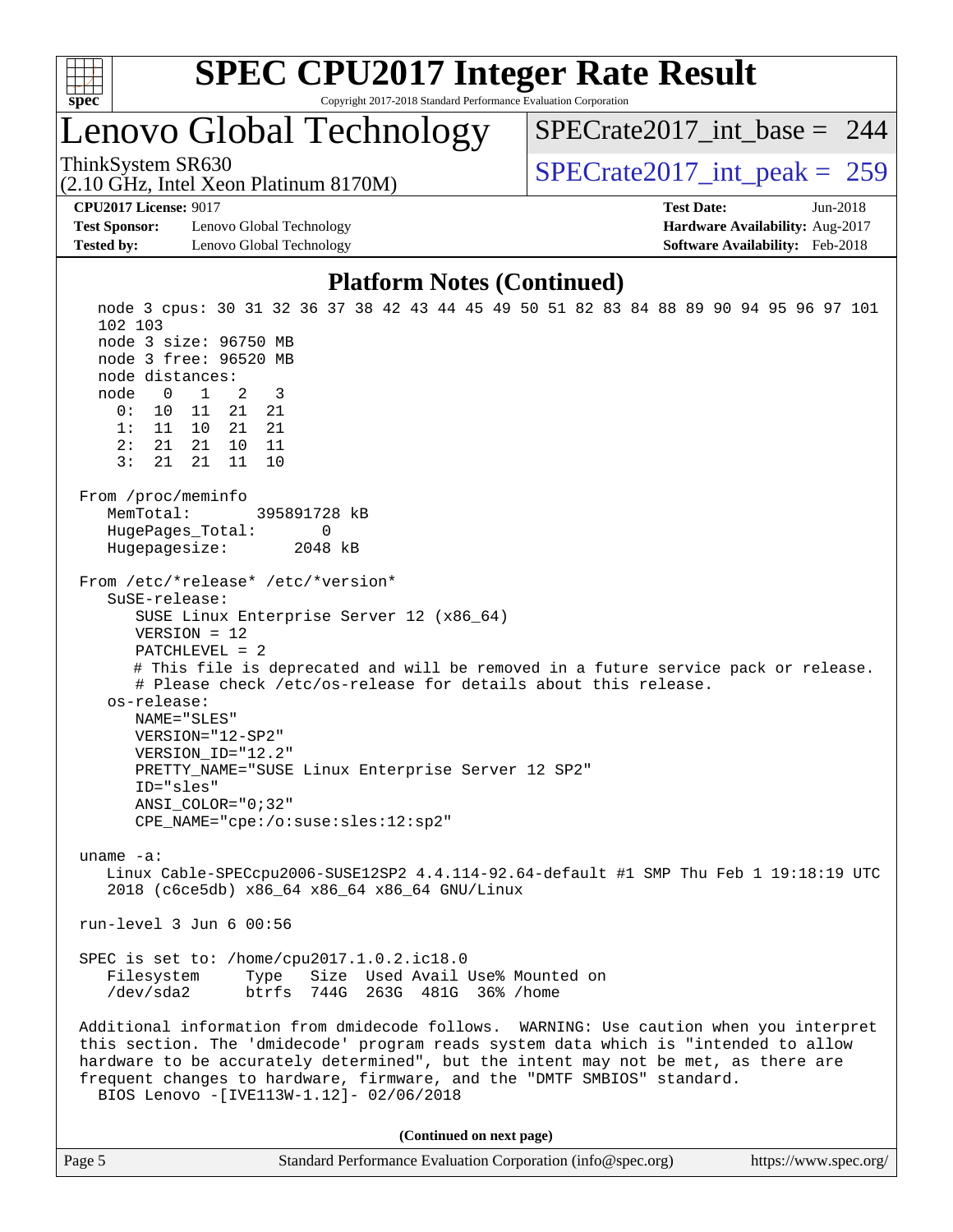

### Lenovo Global Technology

[SPECrate2017\\_int\\_base =](http://www.spec.org/auto/cpu2017/Docs/result-fields.html#SPECrate2017intbase) 244

(2.10 GHz, Intel Xeon Platinum 8170M) ThinkSystem SR630<br>(2.10 GHz, Intel Xeon Platinum 8170M)  $SPECrate2017\_int\_peak = 259$ 

**[Test Sponsor:](http://www.spec.org/auto/cpu2017/Docs/result-fields.html#TestSponsor)** Lenovo Global Technology **[Hardware Availability:](http://www.spec.org/auto/cpu2017/Docs/result-fields.html#HardwareAvailability)** Aug-2017 **[Tested by:](http://www.spec.org/auto/cpu2017/Docs/result-fields.html#Testedby)** Lenovo Global Technology **[Software Availability:](http://www.spec.org/auto/cpu2017/Docs/result-fields.html#SoftwareAvailability)** Feb-2018

**[CPU2017 License:](http://www.spec.org/auto/cpu2017/Docs/result-fields.html#CPU2017License)** 9017 **[Test Date:](http://www.spec.org/auto/cpu2017/Docs/result-fields.html#TestDate)** Jun-2018

### **[Platform Notes \(Continued\)](http://www.spec.org/auto/cpu2017/Docs/result-fields.html#PlatformNotes)**

 Memory: 24x Samsung M393A2K43BB1-CTD 16 GB 2 rank 2666

(End of data from sysinfo program)

#### **[Compiler Version Notes](http://www.spec.org/auto/cpu2017/Docs/result-fields.html#CompilerVersionNotes)**

| 500.perlbench_r(base) 502.gcc_r(base) 505.mcf_r(base, peak)<br>CC.<br>525.x264_r(base, peak) 557.xz_r(base, peak)         |
|---------------------------------------------------------------------------------------------------------------------------|
| icc (ICC) 18.0.0 20170811<br>Copyright (C) 1985-2017 Intel Corporation. All rights reserved.                              |
|                                                                                                                           |
| 500.perlbench_r(peak) 502.gcc_r(peak)<br>CC.                                                                              |
| icc (ICC) 18.0.0 20170811<br>Copyright (C) 1985-2017 Intel Corporation. All rights reserved.                              |
| CXXC $520.\text{omnetpp_r(base)}$ $523.\text{xalancbmk_r(base)}$ $531.\text{deepsjeng_r(base)}$<br>$541.$ leela $r(base)$ |
| icpc (ICC) 18.0.0 20170811<br>Copyright (C) 1985-2017 Intel Corporation. All rights reserved.                             |
| CXXC 520.omnetpp_r(peak) 523.xalancbmk_r(peak) 531.deepsjeng_r(peak)<br>$541.$ leela_r(peak)                              |
| icpc (ICC) 18.0.0 20170811<br>Copyright (C) 1985-2017 Intel Corporation. All rights reserved.                             |
| 548.exchange2_r(base, peak)<br>FC                                                                                         |
| ifort (IFORT) 18.0.0 20170811<br>Copyright (C) 1985-2017 Intel Corporation. All rights reserved.                          |
|                                                                                                                           |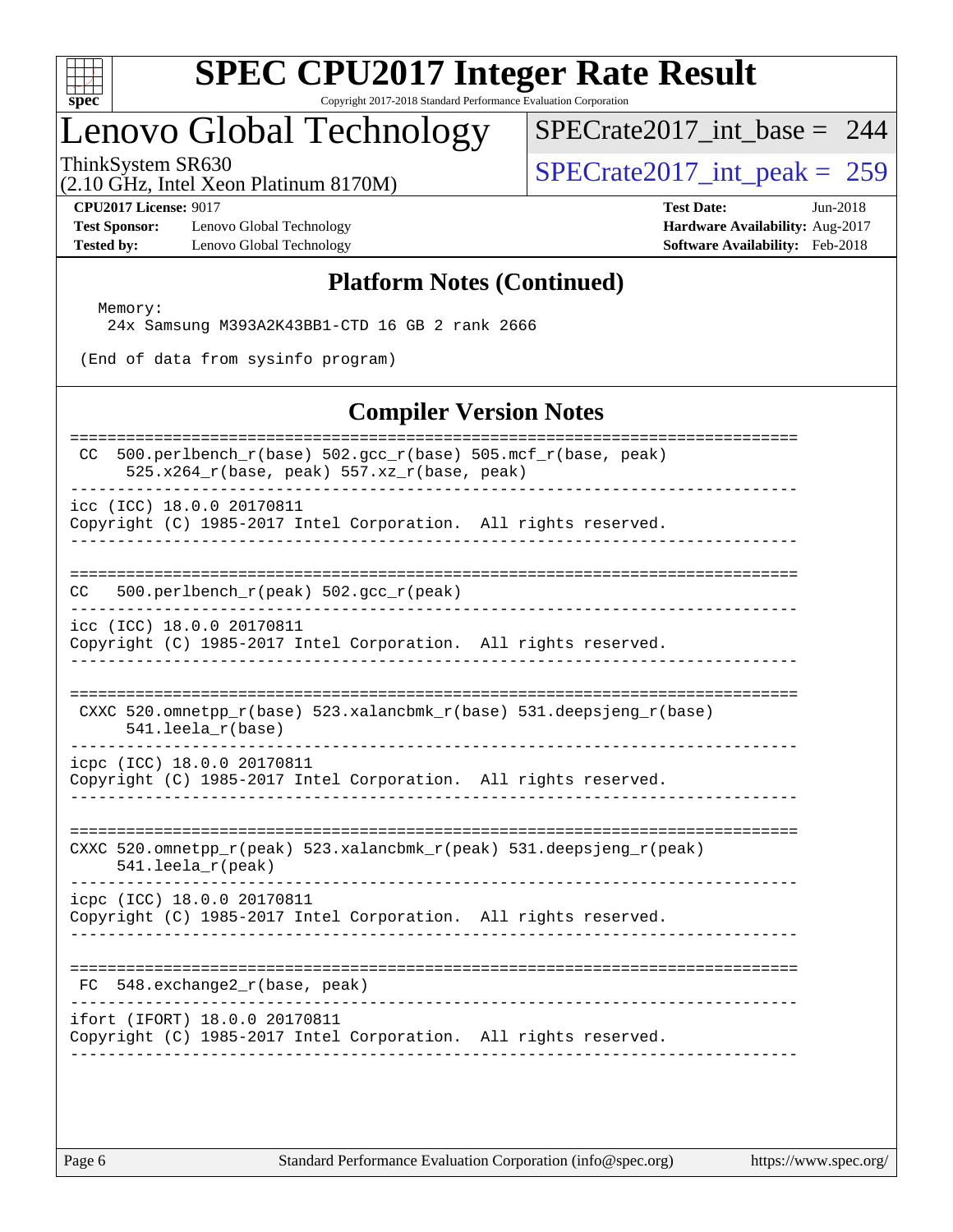

### Lenovo Global Technology

[SPECrate2017\\_int\\_base =](http://www.spec.org/auto/cpu2017/Docs/result-fields.html#SPECrate2017intbase) 244

(2.10 GHz, Intel Xeon Platinum 8170M)

ThinkSystem SR630<br>  $\frac{1}{2}$  [SPECrate2017\\_int\\_peak =](http://www.spec.org/auto/cpu2017/Docs/result-fields.html#SPECrate2017intpeak) 259

**[Test Sponsor:](http://www.spec.org/auto/cpu2017/Docs/result-fields.html#TestSponsor)** Lenovo Global Technology **[Hardware Availability:](http://www.spec.org/auto/cpu2017/Docs/result-fields.html#HardwareAvailability)** Aug-2017 **[Tested by:](http://www.spec.org/auto/cpu2017/Docs/result-fields.html#Testedby)** Lenovo Global Technology **[Software Availability:](http://www.spec.org/auto/cpu2017/Docs/result-fields.html#SoftwareAvailability)** Feb-2018

**[CPU2017 License:](http://www.spec.org/auto/cpu2017/Docs/result-fields.html#CPU2017License)** 9017 **[Test Date:](http://www.spec.org/auto/cpu2017/Docs/result-fields.html#TestDate)** Jun-2018

### **[Base Compiler Invocation](http://www.spec.org/auto/cpu2017/Docs/result-fields.html#BaseCompilerInvocation)**

[C benchmarks:](http://www.spec.org/auto/cpu2017/Docs/result-fields.html#Cbenchmarks)

[icc](http://www.spec.org/cpu2017/results/res2018q2/cpu2017-20180611-06749.flags.html#user_CCbase_intel_icc_18.0_66fc1ee009f7361af1fbd72ca7dcefbb700085f36577c54f309893dd4ec40d12360134090235512931783d35fd58c0460139e722d5067c5574d8eaf2b3e37e92)

[C++ benchmarks](http://www.spec.org/auto/cpu2017/Docs/result-fields.html#CXXbenchmarks): [icpc](http://www.spec.org/cpu2017/results/res2018q2/cpu2017-20180611-06749.flags.html#user_CXXbase_intel_icpc_18.0_c510b6838c7f56d33e37e94d029a35b4a7bccf4766a728ee175e80a419847e808290a9b78be685c44ab727ea267ec2f070ec5dc83b407c0218cded6866a35d07)

[Fortran benchmarks:](http://www.spec.org/auto/cpu2017/Docs/result-fields.html#Fortranbenchmarks) [ifort](http://www.spec.org/cpu2017/results/res2018q2/cpu2017-20180611-06749.flags.html#user_FCbase_intel_ifort_18.0_8111460550e3ca792625aed983ce982f94888b8b503583aa7ba2b8303487b4d8a21a13e7191a45c5fd58ff318f48f9492884d4413fa793fd88dd292cad7027ca)

### **[Base Portability Flags](http://www.spec.org/auto/cpu2017/Docs/result-fields.html#BasePortabilityFlags)**

 500.perlbench\_r: [-DSPEC\\_LP64](http://www.spec.org/cpu2017/results/res2018q2/cpu2017-20180611-06749.flags.html#b500.perlbench_r_basePORTABILITY_DSPEC_LP64) [-DSPEC\\_LINUX\\_X64](http://www.spec.org/cpu2017/results/res2018q2/cpu2017-20180611-06749.flags.html#b500.perlbench_r_baseCPORTABILITY_DSPEC_LINUX_X64) 502.gcc\_r: [-DSPEC\\_LP64](http://www.spec.org/cpu2017/results/res2018q2/cpu2017-20180611-06749.flags.html#suite_basePORTABILITY502_gcc_r_DSPEC_LP64) 505.mcf\_r: [-DSPEC\\_LP64](http://www.spec.org/cpu2017/results/res2018q2/cpu2017-20180611-06749.flags.html#suite_basePORTABILITY505_mcf_r_DSPEC_LP64) 520.omnetpp\_r: [-DSPEC\\_LP64](http://www.spec.org/cpu2017/results/res2018q2/cpu2017-20180611-06749.flags.html#suite_basePORTABILITY520_omnetpp_r_DSPEC_LP64) 523.xalancbmk\_r: [-DSPEC\\_LP64](http://www.spec.org/cpu2017/results/res2018q2/cpu2017-20180611-06749.flags.html#suite_basePORTABILITY523_xalancbmk_r_DSPEC_LP64) [-DSPEC\\_LINUX](http://www.spec.org/cpu2017/results/res2018q2/cpu2017-20180611-06749.flags.html#b523.xalancbmk_r_baseCXXPORTABILITY_DSPEC_LINUX) 525.x264\_r: [-DSPEC\\_LP64](http://www.spec.org/cpu2017/results/res2018q2/cpu2017-20180611-06749.flags.html#suite_basePORTABILITY525_x264_r_DSPEC_LP64) 531.deepsjeng\_r: [-DSPEC\\_LP64](http://www.spec.org/cpu2017/results/res2018q2/cpu2017-20180611-06749.flags.html#suite_basePORTABILITY531_deepsjeng_r_DSPEC_LP64) 541.leela\_r: [-DSPEC\\_LP64](http://www.spec.org/cpu2017/results/res2018q2/cpu2017-20180611-06749.flags.html#suite_basePORTABILITY541_leela_r_DSPEC_LP64) 548.exchange2\_r: [-DSPEC\\_LP64](http://www.spec.org/cpu2017/results/res2018q2/cpu2017-20180611-06749.flags.html#suite_basePORTABILITY548_exchange2_r_DSPEC_LP64) 557.xz\_r: [-DSPEC\\_LP64](http://www.spec.org/cpu2017/results/res2018q2/cpu2017-20180611-06749.flags.html#suite_basePORTABILITY557_xz_r_DSPEC_LP64)

### **[Base Optimization Flags](http://www.spec.org/auto/cpu2017/Docs/result-fields.html#BaseOptimizationFlags)**

#### [C benchmarks](http://www.spec.org/auto/cpu2017/Docs/result-fields.html#Cbenchmarks):

[-Wl,-z,muldefs](http://www.spec.org/cpu2017/results/res2018q2/cpu2017-20180611-06749.flags.html#user_CCbase_link_force_multiple1_b4cbdb97b34bdee9ceefcfe54f4c8ea74255f0b02a4b23e853cdb0e18eb4525ac79b5a88067c842dd0ee6996c24547a27a4b99331201badda8798ef8a743f577) [-xCORE-AVX512](http://www.spec.org/cpu2017/results/res2018q2/cpu2017-20180611-06749.flags.html#user_CCbase_f-xCORE-AVX512) [-ipo](http://www.spec.org/cpu2017/results/res2018q2/cpu2017-20180611-06749.flags.html#user_CCbase_f-ipo) [-O3](http://www.spec.org/cpu2017/results/res2018q2/cpu2017-20180611-06749.flags.html#user_CCbase_f-O3) [-no-prec-div](http://www.spec.org/cpu2017/results/res2018q2/cpu2017-20180611-06749.flags.html#user_CCbase_f-no-prec-div) [-qopt-mem-layout-trans=3](http://www.spec.org/cpu2017/results/res2018q2/cpu2017-20180611-06749.flags.html#user_CCbase_f-qopt-mem-layout-trans_de80db37974c74b1f0e20d883f0b675c88c3b01e9d123adea9b28688d64333345fb62bc4a798493513fdb68f60282f9a726aa07f478b2f7113531aecce732043) [-L/usr/local/je5.0.1-64/lib](http://www.spec.org/cpu2017/results/res2018q2/cpu2017-20180611-06749.flags.html#user_CCbase_jemalloc_link_path64_4b10a636b7bce113509b17f3bd0d6226c5fb2346b9178c2d0232c14f04ab830f976640479e5c33dc2bcbbdad86ecfb6634cbbd4418746f06f368b512fced5394) [-ljemalloc](http://www.spec.org/cpu2017/results/res2018q2/cpu2017-20180611-06749.flags.html#user_CCbase_jemalloc_link_lib_d1249b907c500fa1c0672f44f562e3d0f79738ae9e3c4a9c376d49f265a04b9c99b167ecedbf6711b3085be911c67ff61f150a17b3472be731631ba4d0471706)

[C++ benchmarks:](http://www.spec.org/auto/cpu2017/Docs/result-fields.html#CXXbenchmarks)

[-Wl,-z,muldefs](http://www.spec.org/cpu2017/results/res2018q2/cpu2017-20180611-06749.flags.html#user_CXXbase_link_force_multiple1_b4cbdb97b34bdee9ceefcfe54f4c8ea74255f0b02a4b23e853cdb0e18eb4525ac79b5a88067c842dd0ee6996c24547a27a4b99331201badda8798ef8a743f577) [-xCORE-AVX512](http://www.spec.org/cpu2017/results/res2018q2/cpu2017-20180611-06749.flags.html#user_CXXbase_f-xCORE-AVX512) [-ipo](http://www.spec.org/cpu2017/results/res2018q2/cpu2017-20180611-06749.flags.html#user_CXXbase_f-ipo) [-O3](http://www.spec.org/cpu2017/results/res2018q2/cpu2017-20180611-06749.flags.html#user_CXXbase_f-O3) [-no-prec-div](http://www.spec.org/cpu2017/results/res2018q2/cpu2017-20180611-06749.flags.html#user_CXXbase_f-no-prec-div) [-qopt-mem-layout-trans=3](http://www.spec.org/cpu2017/results/res2018q2/cpu2017-20180611-06749.flags.html#user_CXXbase_f-qopt-mem-layout-trans_de80db37974c74b1f0e20d883f0b675c88c3b01e9d123adea9b28688d64333345fb62bc4a798493513fdb68f60282f9a726aa07f478b2f7113531aecce732043) [-L/usr/local/je5.0.1-64/lib](http://www.spec.org/cpu2017/results/res2018q2/cpu2017-20180611-06749.flags.html#user_CXXbase_jemalloc_link_path64_4b10a636b7bce113509b17f3bd0d6226c5fb2346b9178c2d0232c14f04ab830f976640479e5c33dc2bcbbdad86ecfb6634cbbd4418746f06f368b512fced5394) [-ljemalloc](http://www.spec.org/cpu2017/results/res2018q2/cpu2017-20180611-06749.flags.html#user_CXXbase_jemalloc_link_lib_d1249b907c500fa1c0672f44f562e3d0f79738ae9e3c4a9c376d49f265a04b9c99b167ecedbf6711b3085be911c67ff61f150a17b3472be731631ba4d0471706)

[Fortran benchmarks](http://www.spec.org/auto/cpu2017/Docs/result-fields.html#Fortranbenchmarks):

[-Wl,-z,muldefs](http://www.spec.org/cpu2017/results/res2018q2/cpu2017-20180611-06749.flags.html#user_FCbase_link_force_multiple1_b4cbdb97b34bdee9ceefcfe54f4c8ea74255f0b02a4b23e853cdb0e18eb4525ac79b5a88067c842dd0ee6996c24547a27a4b99331201badda8798ef8a743f577) [-xCORE-AVX512](http://www.spec.org/cpu2017/results/res2018q2/cpu2017-20180611-06749.flags.html#user_FCbase_f-xCORE-AVX512) [-ipo](http://www.spec.org/cpu2017/results/res2018q2/cpu2017-20180611-06749.flags.html#user_FCbase_f-ipo) [-O3](http://www.spec.org/cpu2017/results/res2018q2/cpu2017-20180611-06749.flags.html#user_FCbase_f-O3) [-no-prec-div](http://www.spec.org/cpu2017/results/res2018q2/cpu2017-20180611-06749.flags.html#user_FCbase_f-no-prec-div) [-qopt-mem-layout-trans=3](http://www.spec.org/cpu2017/results/res2018q2/cpu2017-20180611-06749.flags.html#user_FCbase_f-qopt-mem-layout-trans_de80db37974c74b1f0e20d883f0b675c88c3b01e9d123adea9b28688d64333345fb62bc4a798493513fdb68f60282f9a726aa07f478b2f7113531aecce732043) [-nostandard-realloc-lhs](http://www.spec.org/cpu2017/results/res2018q2/cpu2017-20180611-06749.flags.html#user_FCbase_f_2003_std_realloc_82b4557e90729c0f113870c07e44d33d6f5a304b4f63d4c15d2d0f1fab99f5daaed73bdb9275d9ae411527f28b936061aa8b9c8f2d63842963b95c9dd6426b8a) [-align array32byte](http://www.spec.org/cpu2017/results/res2018q2/cpu2017-20180611-06749.flags.html#user_FCbase_align_array32byte_b982fe038af199962ba9a80c053b8342c548c85b40b8e86eb3cc33dee0d7986a4af373ac2d51c3f7cf710a18d62fdce2948f201cd044323541f22fc0fffc51b6) [-L/usr/local/je5.0.1-64/lib](http://www.spec.org/cpu2017/results/res2018q2/cpu2017-20180611-06749.flags.html#user_FCbase_jemalloc_link_path64_4b10a636b7bce113509b17f3bd0d6226c5fb2346b9178c2d0232c14f04ab830f976640479e5c33dc2bcbbdad86ecfb6634cbbd4418746f06f368b512fced5394) [-ljemalloc](http://www.spec.org/cpu2017/results/res2018q2/cpu2017-20180611-06749.flags.html#user_FCbase_jemalloc_link_lib_d1249b907c500fa1c0672f44f562e3d0f79738ae9e3c4a9c376d49f265a04b9c99b167ecedbf6711b3085be911c67ff61f150a17b3472be731631ba4d0471706)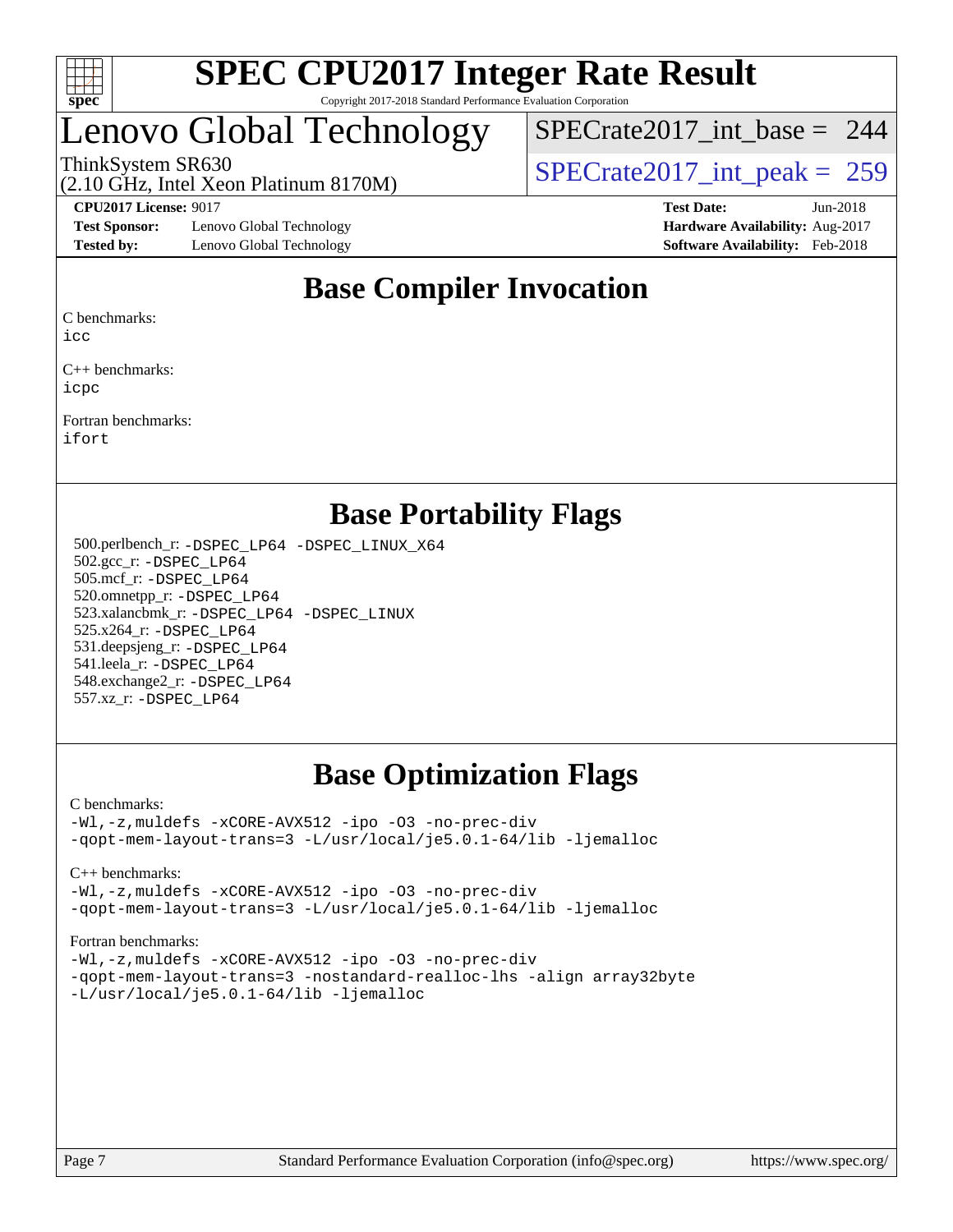

# Lenovo Global Technology

ThinkSystem SR630<br>(2.10 GHz, Intel Xeon Platinum 8170M)  $SPECrate2017\_int\_peak = 259$ [SPECrate2017\\_int\\_base =](http://www.spec.org/auto/cpu2017/Docs/result-fields.html#SPECrate2017intbase) 244

(2.10 GHz, Intel Xeon Platinum 8170M)

**[Test Sponsor:](http://www.spec.org/auto/cpu2017/Docs/result-fields.html#TestSponsor)** Lenovo Global Technology **[Hardware Availability:](http://www.spec.org/auto/cpu2017/Docs/result-fields.html#HardwareAvailability)** Aug-2017 **[Tested by:](http://www.spec.org/auto/cpu2017/Docs/result-fields.html#Testedby)** Lenovo Global Technology **[Software Availability:](http://www.spec.org/auto/cpu2017/Docs/result-fields.html#SoftwareAvailability)** Feb-2018

**[CPU2017 License:](http://www.spec.org/auto/cpu2017/Docs/result-fields.html#CPU2017License)** 9017 **[Test Date:](http://www.spec.org/auto/cpu2017/Docs/result-fields.html#TestDate)** Jun-2018

### **[Base Other Flags](http://www.spec.org/auto/cpu2017/Docs/result-fields.html#BaseOtherFlags)**

[C benchmarks:](http://www.spec.org/auto/cpu2017/Docs/result-fields.html#Cbenchmarks)  $-m64$   $-std=c11$ 

[C++ benchmarks:](http://www.spec.org/auto/cpu2017/Docs/result-fields.html#CXXbenchmarks) [-m64](http://www.spec.org/cpu2017/results/res2018q2/cpu2017-20180611-06749.flags.html#user_CXXbase_intel_intel64_18.0_af43caccfc8ded86e7699f2159af6efc7655f51387b94da716254467f3c01020a5059329e2569e4053f409e7c9202a7efc638f7a6d1ffb3f52dea4a3e31d82ab)

[Fortran benchmarks](http://www.spec.org/auto/cpu2017/Docs/result-fields.html#Fortranbenchmarks): [-m64](http://www.spec.org/cpu2017/results/res2018q2/cpu2017-20180611-06749.flags.html#user_FCbase_intel_intel64_18.0_af43caccfc8ded86e7699f2159af6efc7655f51387b94da716254467f3c01020a5059329e2569e4053f409e7c9202a7efc638f7a6d1ffb3f52dea4a3e31d82ab)

**[Peak Compiler Invocation](http://www.spec.org/auto/cpu2017/Docs/result-fields.html#PeakCompilerInvocation)**

[C benchmarks](http://www.spec.org/auto/cpu2017/Docs/result-fields.html#Cbenchmarks): [icc](http://www.spec.org/cpu2017/results/res2018q2/cpu2017-20180611-06749.flags.html#user_CCpeak_intel_icc_18.0_66fc1ee009f7361af1fbd72ca7dcefbb700085f36577c54f309893dd4ec40d12360134090235512931783d35fd58c0460139e722d5067c5574d8eaf2b3e37e92)

[C++ benchmarks:](http://www.spec.org/auto/cpu2017/Docs/result-fields.html#CXXbenchmarks) [icpc](http://www.spec.org/cpu2017/results/res2018q2/cpu2017-20180611-06749.flags.html#user_CXXpeak_intel_icpc_18.0_c510b6838c7f56d33e37e94d029a35b4a7bccf4766a728ee175e80a419847e808290a9b78be685c44ab727ea267ec2f070ec5dc83b407c0218cded6866a35d07)

[Fortran benchmarks](http://www.spec.org/auto/cpu2017/Docs/result-fields.html#Fortranbenchmarks): [ifort](http://www.spec.org/cpu2017/results/res2018q2/cpu2017-20180611-06749.flags.html#user_FCpeak_intel_ifort_18.0_8111460550e3ca792625aed983ce982f94888b8b503583aa7ba2b8303487b4d8a21a13e7191a45c5fd58ff318f48f9492884d4413fa793fd88dd292cad7027ca)

### **[Peak Portability Flags](http://www.spec.org/auto/cpu2017/Docs/result-fields.html#PeakPortabilityFlags)**

 500.perlbench\_r: [-DSPEC\\_LP64](http://www.spec.org/cpu2017/results/res2018q2/cpu2017-20180611-06749.flags.html#b500.perlbench_r_peakPORTABILITY_DSPEC_LP64) [-DSPEC\\_LINUX\\_X64](http://www.spec.org/cpu2017/results/res2018q2/cpu2017-20180611-06749.flags.html#b500.perlbench_r_peakCPORTABILITY_DSPEC_LINUX_X64) 502.gcc\_r: [-D\\_FILE\\_OFFSET\\_BITS=64](http://www.spec.org/cpu2017/results/res2018q2/cpu2017-20180611-06749.flags.html#user_peakPORTABILITY502_gcc_r_file_offset_bits_64_5ae949a99b284ddf4e95728d47cb0843d81b2eb0e18bdfe74bbf0f61d0b064f4bda2f10ea5eb90e1dcab0e84dbc592acfc5018bc955c18609f94ddb8d550002c) 505.mcf\_r: [-DSPEC\\_LP64](http://www.spec.org/cpu2017/results/res2018q2/cpu2017-20180611-06749.flags.html#suite_peakPORTABILITY505_mcf_r_DSPEC_LP64) 520.omnetpp\_r: [-DSPEC\\_LP64](http://www.spec.org/cpu2017/results/res2018q2/cpu2017-20180611-06749.flags.html#suite_peakPORTABILITY520_omnetpp_r_DSPEC_LP64) 523.xalancbmk\_r: [-D\\_FILE\\_OFFSET\\_BITS=64](http://www.spec.org/cpu2017/results/res2018q2/cpu2017-20180611-06749.flags.html#user_peakPORTABILITY523_xalancbmk_r_file_offset_bits_64_5ae949a99b284ddf4e95728d47cb0843d81b2eb0e18bdfe74bbf0f61d0b064f4bda2f10ea5eb90e1dcab0e84dbc592acfc5018bc955c18609f94ddb8d550002c) [-DSPEC\\_LINUX](http://www.spec.org/cpu2017/results/res2018q2/cpu2017-20180611-06749.flags.html#b523.xalancbmk_r_peakCXXPORTABILITY_DSPEC_LINUX) 525.x264\_r: [-DSPEC\\_LP64](http://www.spec.org/cpu2017/results/res2018q2/cpu2017-20180611-06749.flags.html#suite_peakPORTABILITY525_x264_r_DSPEC_LP64) 531.deepsjeng\_r: [-DSPEC\\_LP64](http://www.spec.org/cpu2017/results/res2018q2/cpu2017-20180611-06749.flags.html#suite_peakPORTABILITY531_deepsjeng_r_DSPEC_LP64) 541.leela\_r: [-DSPEC\\_LP64](http://www.spec.org/cpu2017/results/res2018q2/cpu2017-20180611-06749.flags.html#suite_peakPORTABILITY541_leela_r_DSPEC_LP64) 548.exchange2\_r: [-DSPEC\\_LP64](http://www.spec.org/cpu2017/results/res2018q2/cpu2017-20180611-06749.flags.html#suite_peakPORTABILITY548_exchange2_r_DSPEC_LP64) 557.xz\_r: [-DSPEC\\_LP64](http://www.spec.org/cpu2017/results/res2018q2/cpu2017-20180611-06749.flags.html#suite_peakPORTABILITY557_xz_r_DSPEC_LP64)

# **[Peak Optimization Flags](http://www.spec.org/auto/cpu2017/Docs/result-fields.html#PeakOptimizationFlags)**

[C benchmarks](http://www.spec.org/auto/cpu2017/Docs/result-fields.html#Cbenchmarks):

 500.perlbench\_r: [-Wl,-z,muldefs](http://www.spec.org/cpu2017/results/res2018q2/cpu2017-20180611-06749.flags.html#user_peakEXTRA_LDFLAGS500_perlbench_r_link_force_multiple1_b4cbdb97b34bdee9ceefcfe54f4c8ea74255f0b02a4b23e853cdb0e18eb4525ac79b5a88067c842dd0ee6996c24547a27a4b99331201badda8798ef8a743f577) [-prof-gen](http://www.spec.org/cpu2017/results/res2018q2/cpu2017-20180611-06749.flags.html#user_peakPASS1_CFLAGSPASS1_LDFLAGS500_perlbench_r_prof_gen_5aa4926d6013ddb2a31985c654b3eb18169fc0c6952a63635c234f711e6e63dd76e94ad52365559451ec499a2cdb89e4dc58ba4c67ef54ca681ffbe1461d6b36)(pass 1) [-prof-use](http://www.spec.org/cpu2017/results/res2018q2/cpu2017-20180611-06749.flags.html#user_peakPASS2_CFLAGSPASS2_LDFLAGS500_perlbench_r_prof_use_1a21ceae95f36a2b53c25747139a6c16ca95bd9def2a207b4f0849963b97e94f5260e30a0c64f4bb623698870e679ca08317ef8150905d41bd88c6f78df73f19)(pass 2) [-ipo](http://www.spec.org/cpu2017/results/res2018q2/cpu2017-20180611-06749.flags.html#user_peakPASS1_COPTIMIZEPASS2_COPTIMIZE500_perlbench_r_f-ipo) [-xCORE-AVX512](http://www.spec.org/cpu2017/results/res2018q2/cpu2017-20180611-06749.flags.html#user_peakPASS2_COPTIMIZE500_perlbench_r_f-xCORE-AVX512) [-O3](http://www.spec.org/cpu2017/results/res2018q2/cpu2017-20180611-06749.flags.html#user_peakPASS1_COPTIMIZEPASS2_COPTIMIZE500_perlbench_r_f-O3) [-no-prec-div](http://www.spec.org/cpu2017/results/res2018q2/cpu2017-20180611-06749.flags.html#user_peakPASS1_COPTIMIZEPASS2_COPTIMIZE500_perlbench_r_f-no-prec-div) [-qopt-mem-layout-trans=3](http://www.spec.org/cpu2017/results/res2018q2/cpu2017-20180611-06749.flags.html#user_peakPASS1_COPTIMIZEPASS2_COPTIMIZE500_perlbench_r_f-qopt-mem-layout-trans_de80db37974c74b1f0e20d883f0b675c88c3b01e9d123adea9b28688d64333345fb62bc4a798493513fdb68f60282f9a726aa07f478b2f7113531aecce732043) [-fno-strict-overflow](http://www.spec.org/cpu2017/results/res2018q2/cpu2017-20180611-06749.flags.html#user_peakEXTRA_OPTIMIZE500_perlbench_r_f-fno-strict-overflow) [-L/usr/local/je5.0.1-64/lib](http://www.spec.org/cpu2017/results/res2018q2/cpu2017-20180611-06749.flags.html#user_peakEXTRA_LIBS500_perlbench_r_jemalloc_link_path64_4b10a636b7bce113509b17f3bd0d6226c5fb2346b9178c2d0232c14f04ab830f976640479e5c33dc2bcbbdad86ecfb6634cbbd4418746f06f368b512fced5394)

**(Continued on next page)**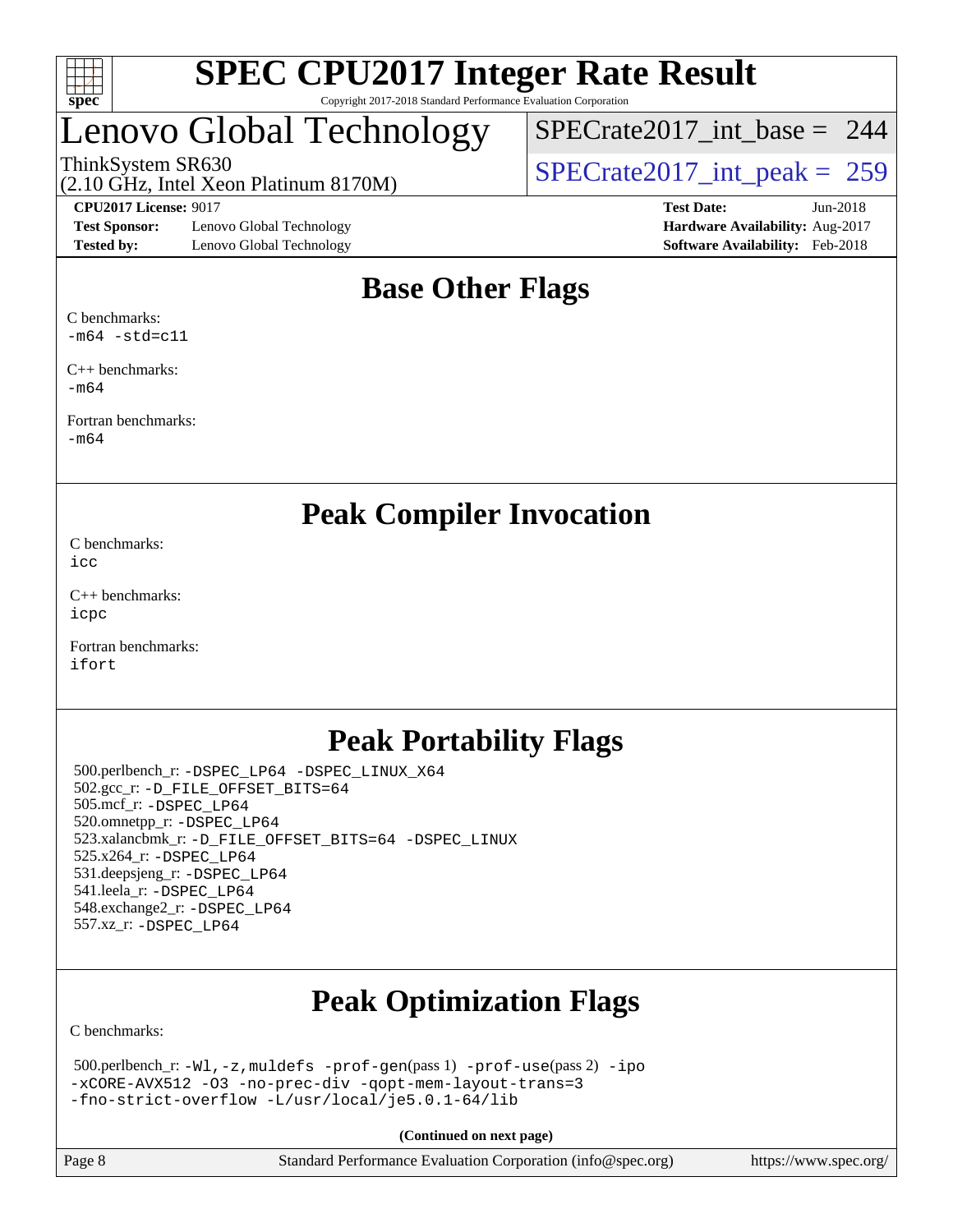

### Lenovo Global Technology

 $SPECrate2017\_int\_base = 244$ 

(2.10 GHz, Intel Xeon Platinum 8170M)

ThinkSystem SR630<br>  $\angle Q$  10 GHz, Intel Year Platinum 8170M

**[Test Sponsor:](http://www.spec.org/auto/cpu2017/Docs/result-fields.html#TestSponsor)** Lenovo Global Technology **[Hardware Availability:](http://www.spec.org/auto/cpu2017/Docs/result-fields.html#HardwareAvailability)** Aug-2017 **[Tested by:](http://www.spec.org/auto/cpu2017/Docs/result-fields.html#Testedby)** Lenovo Global Technology **[Software Availability:](http://www.spec.org/auto/cpu2017/Docs/result-fields.html#SoftwareAvailability)** Feb-2018

**[CPU2017 License:](http://www.spec.org/auto/cpu2017/Docs/result-fields.html#CPU2017License)** 9017 **[Test Date:](http://www.spec.org/auto/cpu2017/Docs/result-fields.html#TestDate)** Jun-2018

### **[Peak Optimization Flags \(Continued\)](http://www.spec.org/auto/cpu2017/Docs/result-fields.html#PeakOptimizationFlags)**

500.perlbench\_r (continued):

[-ljemalloc](http://www.spec.org/cpu2017/results/res2018q2/cpu2017-20180611-06749.flags.html#user_peakEXTRA_LIBS500_perlbench_r_jemalloc_link_lib_d1249b907c500fa1c0672f44f562e3d0f79738ae9e3c4a9c376d49f265a04b9c99b167ecedbf6711b3085be911c67ff61f150a17b3472be731631ba4d0471706)

 502.gcc\_r: [-L/opt/intel/compilers\\_and\\_libraries\\_2018/linux/lib/ia32](http://www.spec.org/cpu2017/results/res2018q2/cpu2017-20180611-06749.flags.html#user_peakCCLD502_gcc_r_Enable-32bit-runtime_af243bdb1d79e4c7a4f720bf8275e627de2ecd461de63307bc14cef0633fde3cd7bb2facb32dcc8be9566045fb55d40ce2b72b725f73827aa7833441b71b9343) [-Wl,-z,muldefs](http://www.spec.org/cpu2017/results/res2018q2/cpu2017-20180611-06749.flags.html#user_peakEXTRA_LDFLAGS502_gcc_r_link_force_multiple1_b4cbdb97b34bdee9ceefcfe54f4c8ea74255f0b02a4b23e853cdb0e18eb4525ac79b5a88067c842dd0ee6996c24547a27a4b99331201badda8798ef8a743f577) [-prof-gen](http://www.spec.org/cpu2017/results/res2018q2/cpu2017-20180611-06749.flags.html#user_peakPASS1_CFLAGSPASS1_LDFLAGS502_gcc_r_prof_gen_5aa4926d6013ddb2a31985c654b3eb18169fc0c6952a63635c234f711e6e63dd76e94ad52365559451ec499a2cdb89e4dc58ba4c67ef54ca681ffbe1461d6b36)(pass 1) [-prof-use](http://www.spec.org/cpu2017/results/res2018q2/cpu2017-20180611-06749.flags.html#user_peakPASS2_CFLAGSPASS2_LDFLAGS502_gcc_r_prof_use_1a21ceae95f36a2b53c25747139a6c16ca95bd9def2a207b4f0849963b97e94f5260e30a0c64f4bb623698870e679ca08317ef8150905d41bd88c6f78df73f19)(pass 2) [-ipo](http://www.spec.org/cpu2017/results/res2018q2/cpu2017-20180611-06749.flags.html#user_peakPASS1_COPTIMIZEPASS2_COPTIMIZE502_gcc_r_f-ipo) [-xCORE-AVX512](http://www.spec.org/cpu2017/results/res2018q2/cpu2017-20180611-06749.flags.html#user_peakPASS2_COPTIMIZE502_gcc_r_f-xCORE-AVX512) [-O3](http://www.spec.org/cpu2017/results/res2018q2/cpu2017-20180611-06749.flags.html#user_peakPASS1_COPTIMIZEPASS2_COPTIMIZE502_gcc_r_f-O3) [-no-prec-div](http://www.spec.org/cpu2017/results/res2018q2/cpu2017-20180611-06749.flags.html#user_peakPASS1_COPTIMIZEPASS2_COPTIMIZE502_gcc_r_f-no-prec-div) [-qopt-mem-layout-trans=3](http://www.spec.org/cpu2017/results/res2018q2/cpu2017-20180611-06749.flags.html#user_peakPASS1_COPTIMIZEPASS2_COPTIMIZE502_gcc_r_f-qopt-mem-layout-trans_de80db37974c74b1f0e20d883f0b675c88c3b01e9d123adea9b28688d64333345fb62bc4a798493513fdb68f60282f9a726aa07f478b2f7113531aecce732043) [-L/usr/local/je5.0.1-32/lib](http://www.spec.org/cpu2017/results/res2018q2/cpu2017-20180611-06749.flags.html#user_peakEXTRA_LIBS502_gcc_r_jemalloc_link_path32_e29f22e8e6c17053bbc6a0971f5a9c01a601a06bb1a59df2084b77a2fe0a2995b64fd4256feaeea39eeba3aae142e96e2b2b0a28974019c0c0c88139a84f900a) [-ljemalloc](http://www.spec.org/cpu2017/results/res2018q2/cpu2017-20180611-06749.flags.html#user_peakEXTRA_LIBS502_gcc_r_jemalloc_link_lib_d1249b907c500fa1c0672f44f562e3d0f79738ae9e3c4a9c376d49f265a04b9c99b167ecedbf6711b3085be911c67ff61f150a17b3472be731631ba4d0471706)

 505.mcf\_r: [-Wl,-z,muldefs](http://www.spec.org/cpu2017/results/res2018q2/cpu2017-20180611-06749.flags.html#user_peakEXTRA_LDFLAGS505_mcf_r_link_force_multiple1_b4cbdb97b34bdee9ceefcfe54f4c8ea74255f0b02a4b23e853cdb0e18eb4525ac79b5a88067c842dd0ee6996c24547a27a4b99331201badda8798ef8a743f577) [-xCORE-AVX512](http://www.spec.org/cpu2017/results/res2018q2/cpu2017-20180611-06749.flags.html#user_peakCOPTIMIZE505_mcf_r_f-xCORE-AVX512) [-ipo](http://www.spec.org/cpu2017/results/res2018q2/cpu2017-20180611-06749.flags.html#user_peakCOPTIMIZE505_mcf_r_f-ipo) [-O3](http://www.spec.org/cpu2017/results/res2018q2/cpu2017-20180611-06749.flags.html#user_peakCOPTIMIZE505_mcf_r_f-O3) [-no-prec-div](http://www.spec.org/cpu2017/results/res2018q2/cpu2017-20180611-06749.flags.html#user_peakCOPTIMIZE505_mcf_r_f-no-prec-div) [-qopt-mem-layout-trans=3](http://www.spec.org/cpu2017/results/res2018q2/cpu2017-20180611-06749.flags.html#user_peakCOPTIMIZE505_mcf_r_f-qopt-mem-layout-trans_de80db37974c74b1f0e20d883f0b675c88c3b01e9d123adea9b28688d64333345fb62bc4a798493513fdb68f60282f9a726aa07f478b2f7113531aecce732043) [-L/usr/local/je5.0.1-64/lib](http://www.spec.org/cpu2017/results/res2018q2/cpu2017-20180611-06749.flags.html#user_peakEXTRA_LIBS505_mcf_r_jemalloc_link_path64_4b10a636b7bce113509b17f3bd0d6226c5fb2346b9178c2d0232c14f04ab830f976640479e5c33dc2bcbbdad86ecfb6634cbbd4418746f06f368b512fced5394) [-ljemalloc](http://www.spec.org/cpu2017/results/res2018q2/cpu2017-20180611-06749.flags.html#user_peakEXTRA_LIBS505_mcf_r_jemalloc_link_lib_d1249b907c500fa1c0672f44f562e3d0f79738ae9e3c4a9c376d49f265a04b9c99b167ecedbf6711b3085be911c67ff61f150a17b3472be731631ba4d0471706)

 525.x264\_r: [-Wl,-z,muldefs](http://www.spec.org/cpu2017/results/res2018q2/cpu2017-20180611-06749.flags.html#user_peakEXTRA_LDFLAGS525_x264_r_link_force_multiple1_b4cbdb97b34bdee9ceefcfe54f4c8ea74255f0b02a4b23e853cdb0e18eb4525ac79b5a88067c842dd0ee6996c24547a27a4b99331201badda8798ef8a743f577) [-xCORE-AVX512](http://www.spec.org/cpu2017/results/res2018q2/cpu2017-20180611-06749.flags.html#user_peakCOPTIMIZE525_x264_r_f-xCORE-AVX512) [-ipo](http://www.spec.org/cpu2017/results/res2018q2/cpu2017-20180611-06749.flags.html#user_peakCOPTIMIZE525_x264_r_f-ipo) [-O3](http://www.spec.org/cpu2017/results/res2018q2/cpu2017-20180611-06749.flags.html#user_peakCOPTIMIZE525_x264_r_f-O3) [-no-prec-div](http://www.spec.org/cpu2017/results/res2018q2/cpu2017-20180611-06749.flags.html#user_peakCOPTIMIZE525_x264_r_f-no-prec-div) [-qopt-mem-layout-trans=3](http://www.spec.org/cpu2017/results/res2018q2/cpu2017-20180611-06749.flags.html#user_peakCOPTIMIZE525_x264_r_f-qopt-mem-layout-trans_de80db37974c74b1f0e20d883f0b675c88c3b01e9d123adea9b28688d64333345fb62bc4a798493513fdb68f60282f9a726aa07f478b2f7113531aecce732043) [-fno-alias](http://www.spec.org/cpu2017/results/res2018q2/cpu2017-20180611-06749.flags.html#user_peakEXTRA_OPTIMIZE525_x264_r_f-no-alias_77dbac10d91cbfe898fbf4a29d1b29b694089caa623bdd1baccc9957d4edbe8d106c0b357e2748a65b44fc9e83d78098bb898077f3fe92f9faf24f7bd4a07ed7) [-L/usr/local/je5.0.1-64/lib](http://www.spec.org/cpu2017/results/res2018q2/cpu2017-20180611-06749.flags.html#user_peakEXTRA_LIBS525_x264_r_jemalloc_link_path64_4b10a636b7bce113509b17f3bd0d6226c5fb2346b9178c2d0232c14f04ab830f976640479e5c33dc2bcbbdad86ecfb6634cbbd4418746f06f368b512fced5394) [-ljemalloc](http://www.spec.org/cpu2017/results/res2018q2/cpu2017-20180611-06749.flags.html#user_peakEXTRA_LIBS525_x264_r_jemalloc_link_lib_d1249b907c500fa1c0672f44f562e3d0f79738ae9e3c4a9c376d49f265a04b9c99b167ecedbf6711b3085be911c67ff61f150a17b3472be731631ba4d0471706)

557.xz\_r: Same as 505.mcf\_r

[C++ benchmarks:](http://www.spec.org/auto/cpu2017/Docs/result-fields.html#CXXbenchmarks)

520.omnetpp\_r: $-Wl$ ,-z,muldefs -prof-qen(pass 1) [-prof-use](http://www.spec.org/cpu2017/results/res2018q2/cpu2017-20180611-06749.flags.html#user_peakPASS2_CXXFLAGSPASS2_LDFLAGS520_omnetpp_r_prof_use_1a21ceae95f36a2b53c25747139a6c16ca95bd9def2a207b4f0849963b97e94f5260e30a0c64f4bb623698870e679ca08317ef8150905d41bd88c6f78df73f19)(pass 2) [-ipo](http://www.spec.org/cpu2017/results/res2018q2/cpu2017-20180611-06749.flags.html#user_peakPASS1_CXXOPTIMIZEPASS2_CXXOPTIMIZE520_omnetpp_r_f-ipo) [-xCORE-AVX512](http://www.spec.org/cpu2017/results/res2018q2/cpu2017-20180611-06749.flags.html#user_peakPASS2_CXXOPTIMIZE520_omnetpp_r_f-xCORE-AVX512) [-O3](http://www.spec.org/cpu2017/results/res2018q2/cpu2017-20180611-06749.flags.html#user_peakPASS1_CXXOPTIMIZEPASS2_CXXOPTIMIZE520_omnetpp_r_f-O3) [-no-prec-div](http://www.spec.org/cpu2017/results/res2018q2/cpu2017-20180611-06749.flags.html#user_peakPASS1_CXXOPTIMIZEPASS2_CXXOPTIMIZE520_omnetpp_r_f-no-prec-div) [-qopt-mem-layout-trans=3](http://www.spec.org/cpu2017/results/res2018q2/cpu2017-20180611-06749.flags.html#user_peakPASS1_CXXOPTIMIZEPASS2_CXXOPTIMIZE520_omnetpp_r_f-qopt-mem-layout-trans_de80db37974c74b1f0e20d883f0b675c88c3b01e9d123adea9b28688d64333345fb62bc4a798493513fdb68f60282f9a726aa07f478b2f7113531aecce732043) [-L/usr/local/je5.0.1-64/lib](http://www.spec.org/cpu2017/results/res2018q2/cpu2017-20180611-06749.flags.html#user_peakEXTRA_LIBS520_omnetpp_r_jemalloc_link_path64_4b10a636b7bce113509b17f3bd0d6226c5fb2346b9178c2d0232c14f04ab830f976640479e5c33dc2bcbbdad86ecfb6634cbbd4418746f06f368b512fced5394) [-ljemalloc](http://www.spec.org/cpu2017/results/res2018q2/cpu2017-20180611-06749.flags.html#user_peakEXTRA_LIBS520_omnetpp_r_jemalloc_link_lib_d1249b907c500fa1c0672f44f562e3d0f79738ae9e3c4a9c376d49f265a04b9c99b167ecedbf6711b3085be911c67ff61f150a17b3472be731631ba4d0471706)

 523.xalancbmk\_r: [-L/opt/intel/compilers\\_and\\_libraries\\_2018/linux/lib/ia32](http://www.spec.org/cpu2017/results/res2018q2/cpu2017-20180611-06749.flags.html#user_peakCXXLD523_xalancbmk_r_Enable-32bit-runtime_af243bdb1d79e4c7a4f720bf8275e627de2ecd461de63307bc14cef0633fde3cd7bb2facb32dcc8be9566045fb55d40ce2b72b725f73827aa7833441b71b9343) [-Wl,-z,muldefs](http://www.spec.org/cpu2017/results/res2018q2/cpu2017-20180611-06749.flags.html#user_peakEXTRA_LDFLAGS523_xalancbmk_r_link_force_multiple1_b4cbdb97b34bdee9ceefcfe54f4c8ea74255f0b02a4b23e853cdb0e18eb4525ac79b5a88067c842dd0ee6996c24547a27a4b99331201badda8798ef8a743f577) [-prof-gen](http://www.spec.org/cpu2017/results/res2018q2/cpu2017-20180611-06749.flags.html#user_peakPASS1_CXXFLAGSPASS1_LDFLAGS523_xalancbmk_r_prof_gen_5aa4926d6013ddb2a31985c654b3eb18169fc0c6952a63635c234f711e6e63dd76e94ad52365559451ec499a2cdb89e4dc58ba4c67ef54ca681ffbe1461d6b36)(pass 1) [-prof-use](http://www.spec.org/cpu2017/results/res2018q2/cpu2017-20180611-06749.flags.html#user_peakPASS2_CXXFLAGSPASS2_LDFLAGS523_xalancbmk_r_prof_use_1a21ceae95f36a2b53c25747139a6c16ca95bd9def2a207b4f0849963b97e94f5260e30a0c64f4bb623698870e679ca08317ef8150905d41bd88c6f78df73f19)(pass 2) [-ipo](http://www.spec.org/cpu2017/results/res2018q2/cpu2017-20180611-06749.flags.html#user_peakPASS1_CXXOPTIMIZEPASS2_CXXOPTIMIZE523_xalancbmk_r_f-ipo) [-xCORE-AVX512](http://www.spec.org/cpu2017/results/res2018q2/cpu2017-20180611-06749.flags.html#user_peakPASS2_CXXOPTIMIZE523_xalancbmk_r_f-xCORE-AVX512) [-O3](http://www.spec.org/cpu2017/results/res2018q2/cpu2017-20180611-06749.flags.html#user_peakPASS1_CXXOPTIMIZEPASS2_CXXOPTIMIZE523_xalancbmk_r_f-O3) [-no-prec-div](http://www.spec.org/cpu2017/results/res2018q2/cpu2017-20180611-06749.flags.html#user_peakPASS1_CXXOPTIMIZEPASS2_CXXOPTIMIZE523_xalancbmk_r_f-no-prec-div) [-qopt-mem-layout-trans=3](http://www.spec.org/cpu2017/results/res2018q2/cpu2017-20180611-06749.flags.html#user_peakPASS1_CXXOPTIMIZEPASS2_CXXOPTIMIZE523_xalancbmk_r_f-qopt-mem-layout-trans_de80db37974c74b1f0e20d883f0b675c88c3b01e9d123adea9b28688d64333345fb62bc4a798493513fdb68f60282f9a726aa07f478b2f7113531aecce732043) [-L/usr/local/je5.0.1-32/lib](http://www.spec.org/cpu2017/results/res2018q2/cpu2017-20180611-06749.flags.html#user_peakEXTRA_LIBS523_xalancbmk_r_jemalloc_link_path32_e29f22e8e6c17053bbc6a0971f5a9c01a601a06bb1a59df2084b77a2fe0a2995b64fd4256feaeea39eeba3aae142e96e2b2b0a28974019c0c0c88139a84f900a) [-ljemalloc](http://www.spec.org/cpu2017/results/res2018q2/cpu2017-20180611-06749.flags.html#user_peakEXTRA_LIBS523_xalancbmk_r_jemalloc_link_lib_d1249b907c500fa1c0672f44f562e3d0f79738ae9e3c4a9c376d49f265a04b9c99b167ecedbf6711b3085be911c67ff61f150a17b3472be731631ba4d0471706)

531.deepsjeng\_r: Same as 520.omnetpp\_r

541.leela\_r: Same as 520.omnetpp\_r

#### [Fortran benchmarks](http://www.spec.org/auto/cpu2017/Docs/result-fields.html#Fortranbenchmarks):

[-Wl,-z,muldefs](http://www.spec.org/cpu2017/results/res2018q2/cpu2017-20180611-06749.flags.html#user_FCpeak_link_force_multiple1_b4cbdb97b34bdee9ceefcfe54f4c8ea74255f0b02a4b23e853cdb0e18eb4525ac79b5a88067c842dd0ee6996c24547a27a4b99331201badda8798ef8a743f577) [-xCORE-AVX512](http://www.spec.org/cpu2017/results/res2018q2/cpu2017-20180611-06749.flags.html#user_FCpeak_f-xCORE-AVX512) [-ipo](http://www.spec.org/cpu2017/results/res2018q2/cpu2017-20180611-06749.flags.html#user_FCpeak_f-ipo) [-O3](http://www.spec.org/cpu2017/results/res2018q2/cpu2017-20180611-06749.flags.html#user_FCpeak_f-O3) [-no-prec-div](http://www.spec.org/cpu2017/results/res2018q2/cpu2017-20180611-06749.flags.html#user_FCpeak_f-no-prec-div) [-qopt-mem-layout-trans=3](http://www.spec.org/cpu2017/results/res2018q2/cpu2017-20180611-06749.flags.html#user_FCpeak_f-qopt-mem-layout-trans_de80db37974c74b1f0e20d883f0b675c88c3b01e9d123adea9b28688d64333345fb62bc4a798493513fdb68f60282f9a726aa07f478b2f7113531aecce732043) [-nostandard-realloc-lhs](http://www.spec.org/cpu2017/results/res2018q2/cpu2017-20180611-06749.flags.html#user_FCpeak_f_2003_std_realloc_82b4557e90729c0f113870c07e44d33d6f5a304b4f63d4c15d2d0f1fab99f5daaed73bdb9275d9ae411527f28b936061aa8b9c8f2d63842963b95c9dd6426b8a) [-align array32byte](http://www.spec.org/cpu2017/results/res2018q2/cpu2017-20180611-06749.flags.html#user_FCpeak_align_array32byte_b982fe038af199962ba9a80c053b8342c548c85b40b8e86eb3cc33dee0d7986a4af373ac2d51c3f7cf710a18d62fdce2948f201cd044323541f22fc0fffc51b6) [-L/usr/local/je5.0.1-64/lib](http://www.spec.org/cpu2017/results/res2018q2/cpu2017-20180611-06749.flags.html#user_FCpeak_jemalloc_link_path64_4b10a636b7bce113509b17f3bd0d6226c5fb2346b9178c2d0232c14f04ab830f976640479e5c33dc2bcbbdad86ecfb6634cbbd4418746f06f368b512fced5394) [-ljemalloc](http://www.spec.org/cpu2017/results/res2018q2/cpu2017-20180611-06749.flags.html#user_FCpeak_jemalloc_link_lib_d1249b907c500fa1c0672f44f562e3d0f79738ae9e3c4a9c376d49f265a04b9c99b167ecedbf6711b3085be911c67ff61f150a17b3472be731631ba4d0471706)

### **[Peak Other Flags](http://www.spec.org/auto/cpu2017/Docs/result-fields.html#PeakOtherFlags)**

[C benchmarks \(except as noted below\)](http://www.spec.org/auto/cpu2017/Docs/result-fields.html#Cbenchmarksexceptasnotedbelow):  $-m64 - std= c11$  $-m64 - std= c11$ 

**(Continued on next page)**

Page 9 Standard Performance Evaluation Corporation [\(info@spec.org\)](mailto:info@spec.org) <https://www.spec.org/>